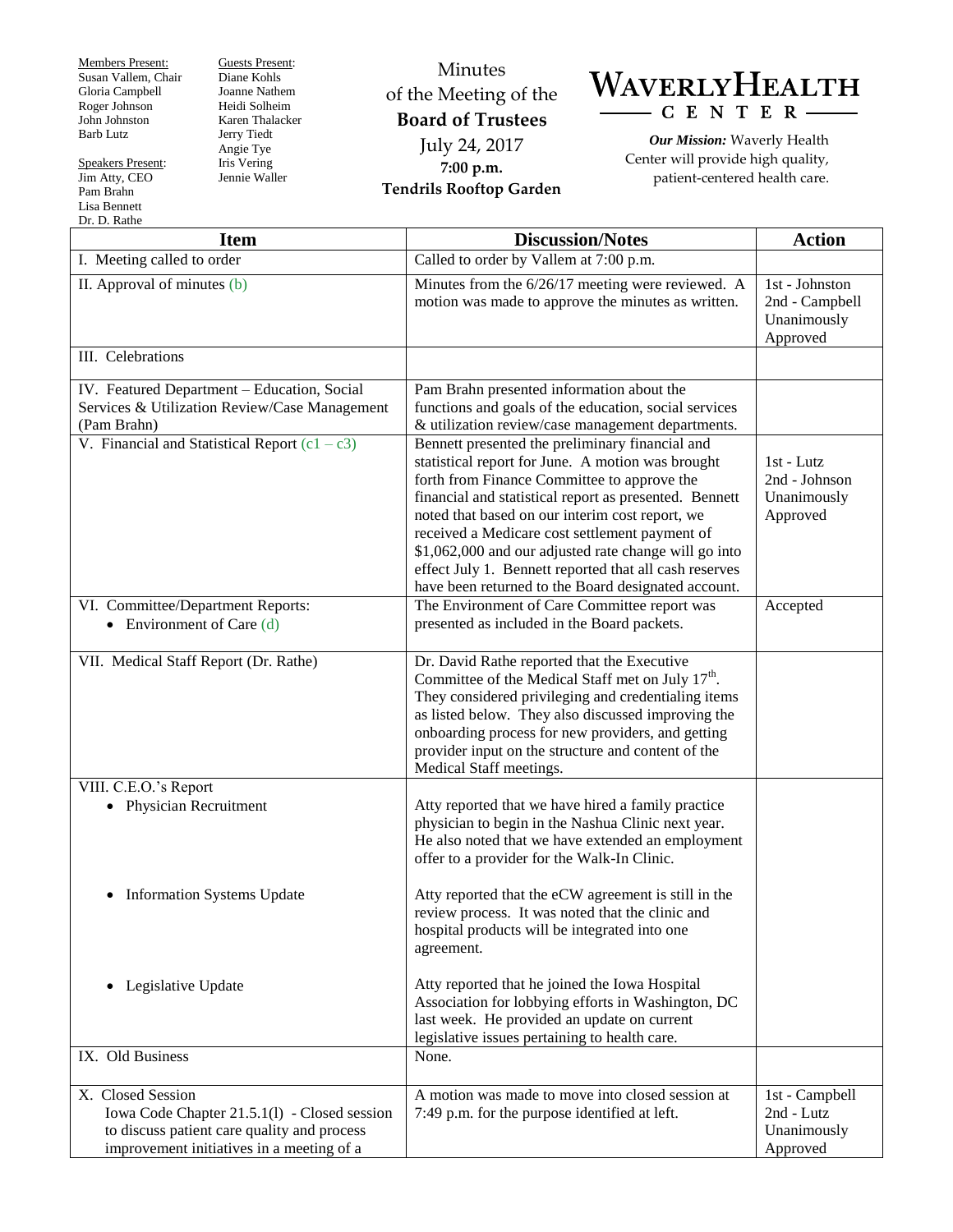| public hospital or to discuss marketing and<br>pricing strategies or similar proprietary<br>information in a meeting of a public hospital,<br>where public disclosure of such information<br>would harm such a hospital's competitive<br>position when no public purpose would be<br>served by public disclosure.                                                                                                                                                                                                                                                                                                                               |                                                                                                                                                                                                                                                                                                                                                              |                                                                         |
|-------------------------------------------------------------------------------------------------------------------------------------------------------------------------------------------------------------------------------------------------------------------------------------------------------------------------------------------------------------------------------------------------------------------------------------------------------------------------------------------------------------------------------------------------------------------------------------------------------------------------------------------------|--------------------------------------------------------------------------------------------------------------------------------------------------------------------------------------------------------------------------------------------------------------------------------------------------------------------------------------------------------------|-------------------------------------------------------------------------|
| XI. Open Session                                                                                                                                                                                                                                                                                                                                                                                                                                                                                                                                                                                                                                | A motion was made to move back into open session<br>at 7:55 p.m. No action was taken.                                                                                                                                                                                                                                                                        | 1st - Campbell<br>2nd - Johnston<br>Unanimously<br>Approved             |
| XII. New Business<br>• Auxiliary Annual Report (e)                                                                                                                                                                                                                                                                                                                                                                                                                                                                                                                                                                                              | The Auxiliary Annual Report was presented as<br>included in the Board packets. A motion was made<br>to approve the report as presented and to express the<br>appreciation of the Board.                                                                                                                                                                      | 1st - Lutz<br>2nd - Johnson<br>Unanimously                              |
| State of Iowa, Iowa Telecommunications<br>and Technology Commission ICN<br>Agreement (f)                                                                                                                                                                                                                                                                                                                                                                                                                                                                                                                                                        | Tiedt presented an agreement with the State of Iowa<br>for Ethernet services as included in the Board packet.<br>A motion was made to approve the three year<br>agreement as presented.                                                                                                                                                                      | Approved<br>1st - Johnson<br>2nd - Lutz<br>Unanimously                  |
| <b>Request for Privileges:</b><br>Kalyana Sundaram, MD - Courtesy,<br>Cardiology, CVMS<br>• Lisa Maher, ARNP - Courtesy,<br>Cardiology, CVMS<br>• Abbie Schrader, ARNP - Courtesy,<br>Cardiology, CVMS<br>• Bethany Heidemann, ARNP - Ancillary,<br>ENT, Iowa ENT & Sinus Surgery Center<br>Rene Recinos, MD - Courtesy, Plastic<br>Surgery, Mason City Clinic<br>Tabetha Gehrke, ARNP - Category<br>TBD, Cardiology, WFHC<br>Provisional Appointment to Medical Staff:<br>$\blacksquare$ Cesar Cube, MD – Consulting,<br>Radiology, RCI<br>$\blacksquare$ Eric Ericson, MD – Consulting,<br>Radiology, RCI<br>Hetal Patel, MD - Active, Family | Privileging items were presented as individually<br>listed at left. All files have been reviewed by the<br>Executive Committee of the Medical Staff. The<br>Executive Committee recommends approval. A<br>motion was made to approve all privileging items as<br>individually considered and recommended by the<br>Executive Committee of the Medical Staff. | Approved<br>1st - Campbell<br>2nd - Johnston<br>Unanimously<br>Approved |
| Practice, WHC<br>New Policies & Procedures:<br>$\blacksquare$ Low/No Provider Activity (h)                                                                                                                                                                                                                                                                                                                                                                                                                                                                                                                                                      | The new policy listed at left was presented for<br>review as included in the Board packets. The policy<br>has been reviewed by the Executive Committee of<br>the Medical Staff and is recommended for approval.<br>A motion was made to approve the policy as written.                                                                                       | 1st - Lutz                                                              |
| Finance Committee (i)                                                                                                                                                                                                                                                                                                                                                                                                                                                                                                                                                                                                                           | Bennett reported that the Finance Committee met<br>this morning. Minutes from the meeting were<br>included in the Board packet.                                                                                                                                                                                                                              | 2nd - Johnson<br>Unanimously<br>Approved                                |
| Capital Request – Cepheid GeneXpert 3<br>$(PCR)$ (i1)                                                                                                                                                                                                                                                                                                                                                                                                                                                                                                                                                                                           | Bennett presented a budgeted capital request for a<br>Cepheid GeneXpert 3 (PCR) at a cost not to exceed<br>\$56,626. A motion was brought forth from the<br>Finance Committee to approve the capital request as<br>presented.                                                                                                                                | 1st - Johnson<br>2nd - Lutz<br>Unanimously<br>Approved                  |
| • Financial Assistance Annual Review                                                                                                                                                                                                                                                                                                                                                                                                                                                                                                                                                                                                            | Bennett presented an annual review of the financial<br>assistance provided.                                                                                                                                                                                                                                                                                  |                                                                         |